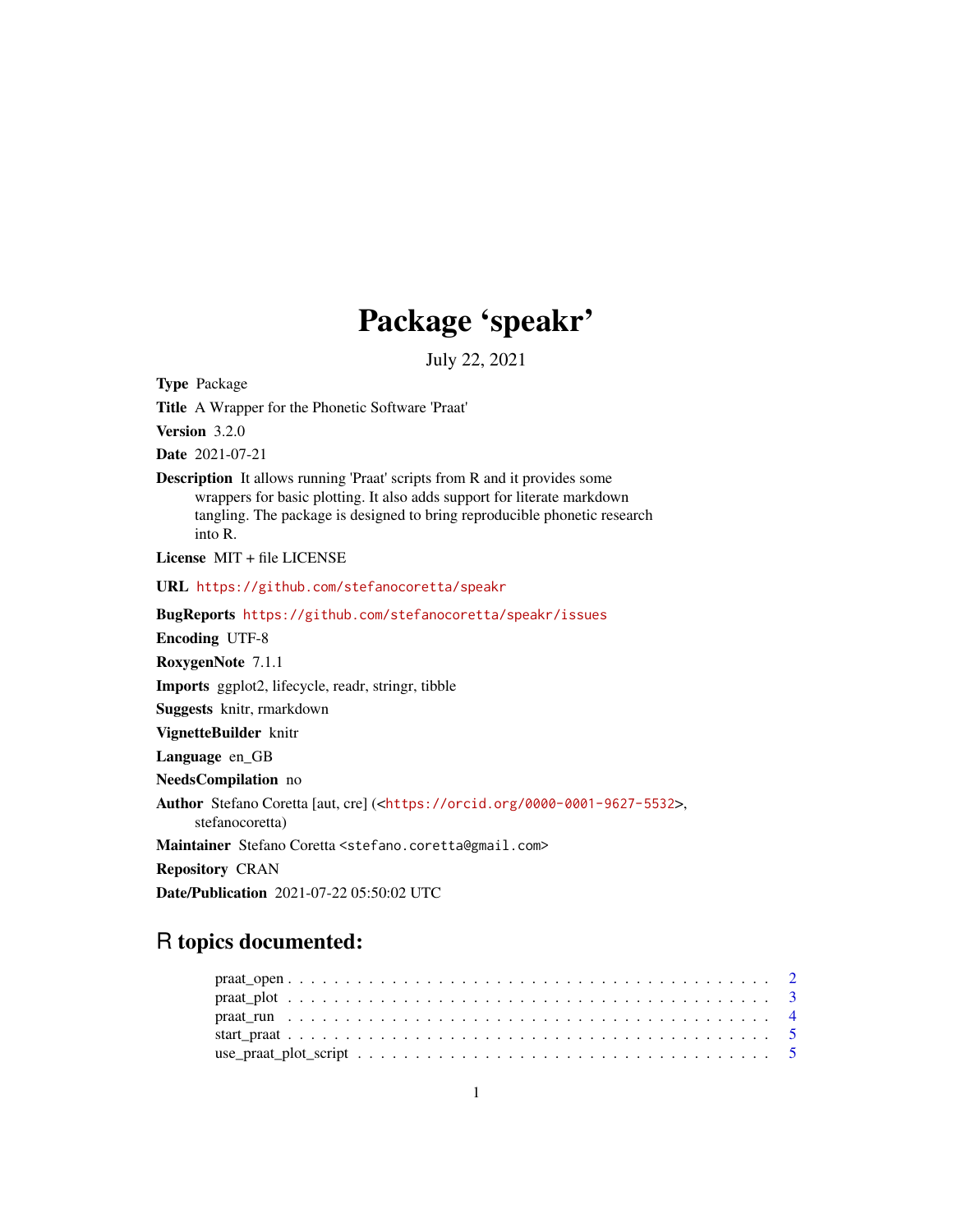#### <span id="page-1-0"></span>**Index** [6](#page-5-0) **6**

#### praat\_open *Open files with 'Praat'.*

#### Description

It opens a file or list of files in the 'Praat' GUI.

#### Usage

praat\_open(...)

#### Arguments

... A character vector with the path to the file. Include multiple vector arguments to open multiple files.

#### Value

Nothing. Used for its side effects.

#### Examples

```
## Not run:
# Open a single file
script <- system.file("extdata", "get-formants.praat", package = "speakr")
praat_open(script)
# Open multiple files
wav <- system.file("extdata", "vowels.wav", package = "speakr")
tg <- system.file("extdata", "vowels.TextGrid", package = "speakr")
praat_open(wav, tg)
## End(Not run)
```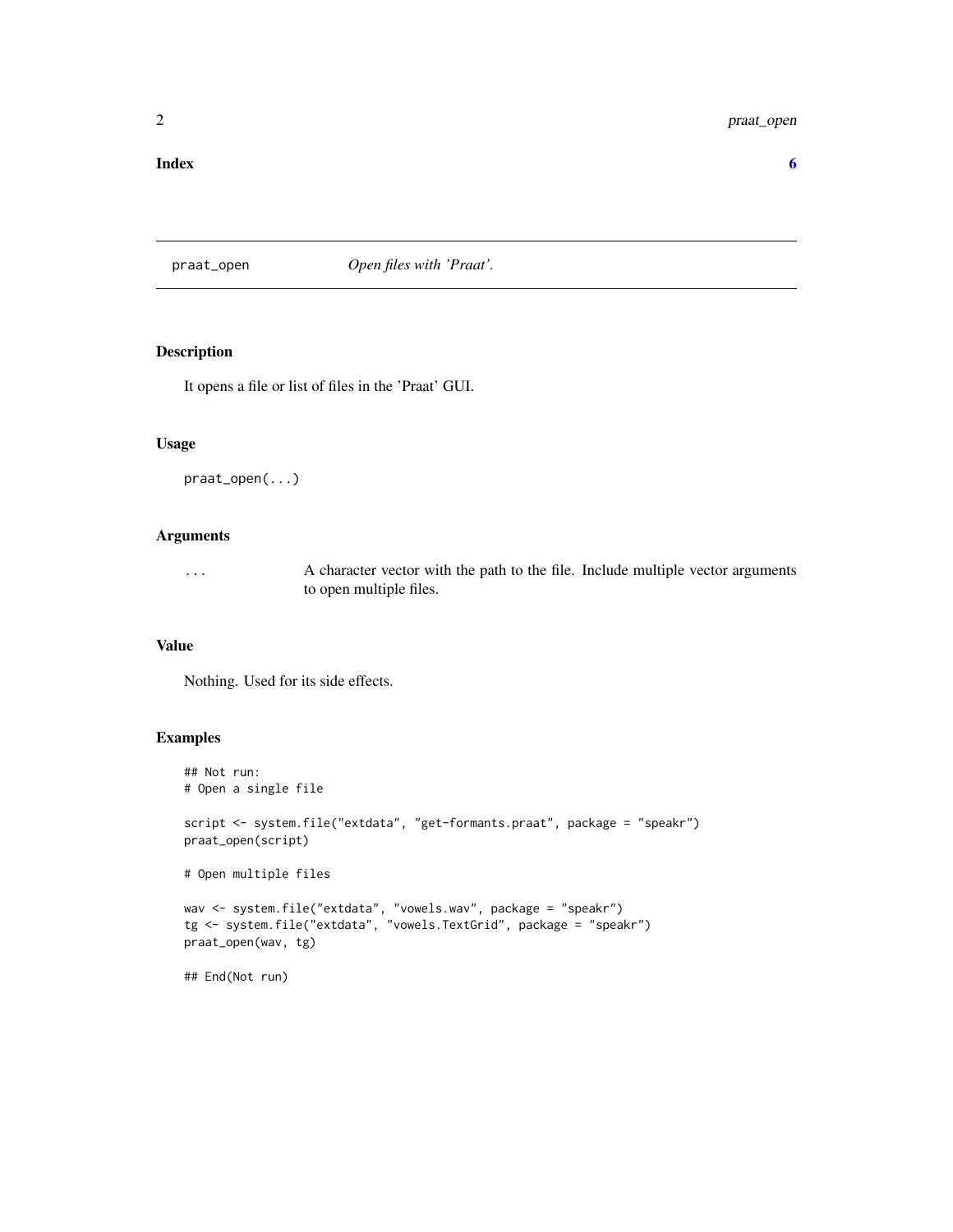<span id="page-2-0"></span>

## Description

Plot waveform and spectrogram

#### Usage

```
praat_plot(
  file,
 wav,
 tg = NULL,start = 0,
 end = NULL,width = 5,
  format = "png",
  f0 = FALSE,f\Omega_min = 0,
 f0_{max} = 500,
  spec_max = 5000
)
```
## Arguments

| Output file path as a string.                                                                                                                                                          |
|----------------------------------------------------------------------------------------------------------------------------------------------------------------------------------------|
| Way file path as a string.                                                                                                                                                             |
| TextGrid file path as a string. If 'NULL' (the default), a TextGrid is plotted if a<br>TextGrid file with the same name as the wav file is found. No TextGrid is plotted<br>otherwise. |
| Start time of the plotting window in seconds.                                                                                                                                          |
| End time of the plotting window in seconds. If 'NULL' (the default), plot the<br>entire duration.                                                                                      |
| Width of the plot in inches.                                                                                                                                                           |
| Output file format ('png' by default, or 'pdf').                                                                                                                                       |
| Whether to plot f0 ('FALSE' by default).                                                                                                                                               |
| If 'f $0 = TRUE$ ', minimum f0 value ('0' by default).                                                                                                                                 |
| If 'f $0 = \text{TRUE}$ ', maximum f0 value ('500' by default).                                                                                                                        |
| Maximum frequency for the spectrogram ('5000' by default).                                                                                                                             |
|                                                                                                                                                                                        |

#### Value

Nothing. It is used for its side effects.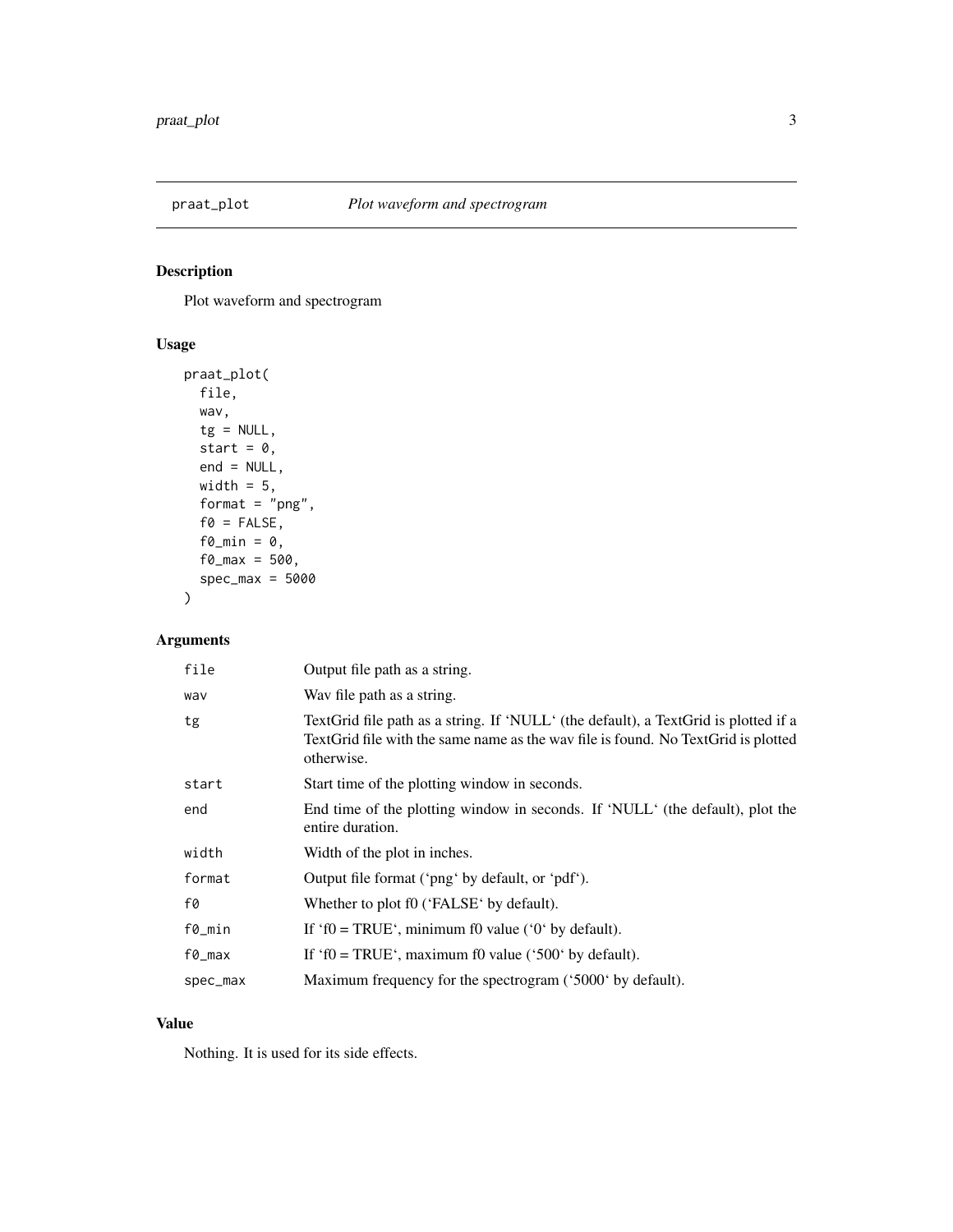#### Examples

```
## Not run:
wav <- system.file("extdata", "vowels.wav", package = "speakr")
praat\_plot("vowels.png", wav, f@ = TRUE, f@\_max = 200, end = 3)## End(Not run)
```
praat\_run *Run a 'Praat' script.*

#### Description

It runs a 'Praat' script, with optional arguments passed to the script.

#### Usage

praat\_run(script, ..., capture = FALSE)

#### Arguments

| script  | A character vector containing the script name.                                                                                                                                        |
|---------|---------------------------------------------------------------------------------------------------------------------------------------------------------------------------------------|
| .       | List of arguments to be passed to the script.                                                                                                                                         |
| capture | If set to TRUE, the standard output of the script (for example, from write Info)<br>can be saved into a variable in R. If FALSE (the default) the output is logged to<br>the console. |

#### Value

If the 'Praat' script returns standard output this is returned as a character vector. Also, if the script has instructions to create files, these will be created.

#### Examples

```
## Not run:
script <- system.file("extdata", "get-formants.praat", package = "speakr")
# Run get-formants.praat with argument "Hertz" and log to console.
praat_run(script, "Hertz")
# Run get-formants.praat with arguments and save in R variable.
library(readr)
formants <- praat_run(script, "Hertz", 0.03, capture = TRUE) %>%
 read_csv()
## End(Not run)
```
<span id="page-3-0"></span>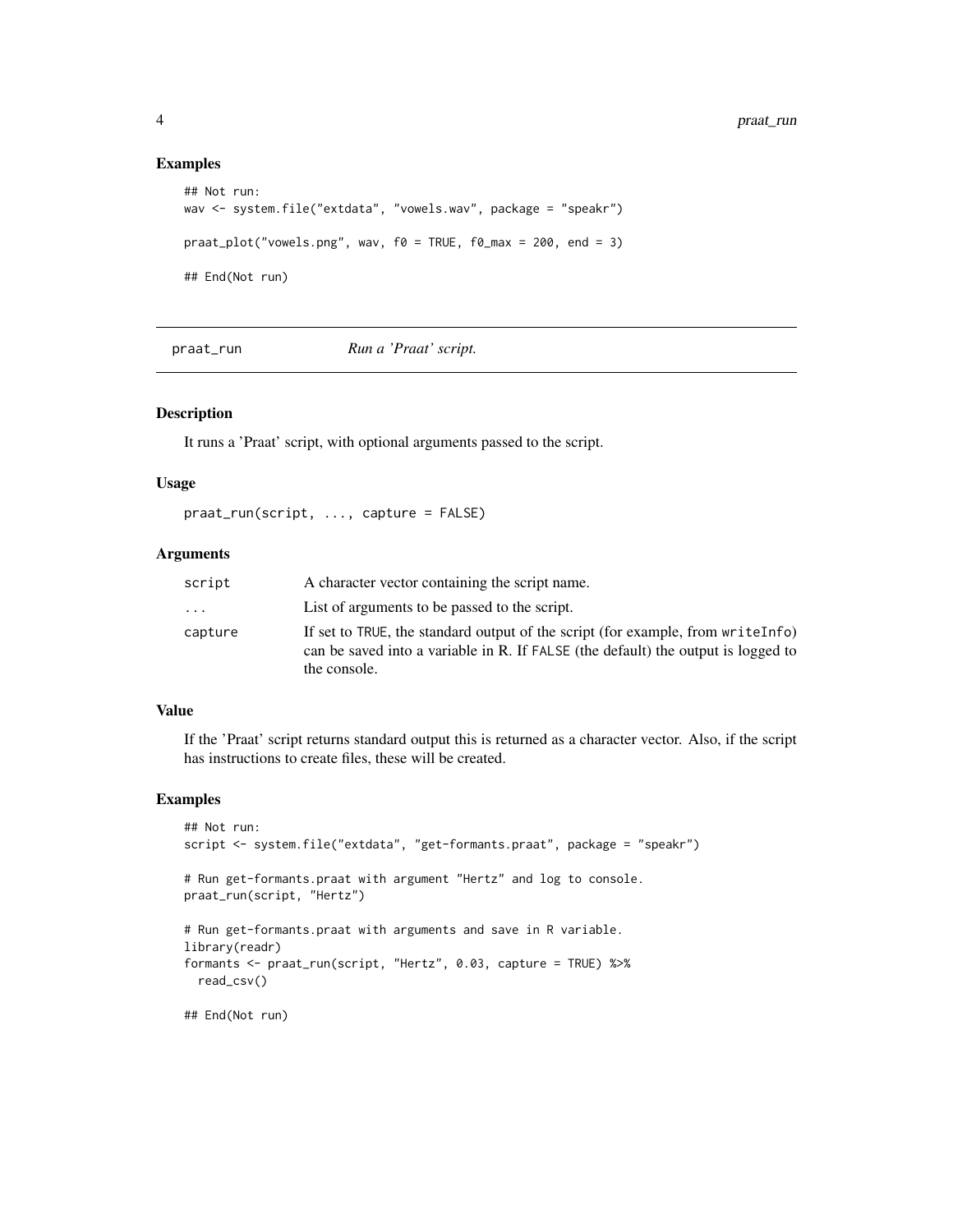<span id="page-4-0"></span>start\_praat *Start 'Praat'.*

#### Description

It opens the 'Praat' GUI.

#### Usage

start\_praat()

#### Value

Nothing. Used for its side effects.

#### Examples

```
## Not run:
# Open Praat GUI.
start_praat()
```
## End(Not run)

use\_praat\_plot\_script *Use Praat plotting script*

# Description

This allows the user to save a copy of the Praat plotting script on disk so that they can make changes and customise the plot.

#### Usage

```
use_praat_plot_script(file, ...)
```
#### Arguments

| file     | Path including file name to which the script is copied. |
|----------|---------------------------------------------------------|
| $\cdots$ | Further arguments passed to file.copy.                  |

#### Value

Nothing. It is used for its side effects.